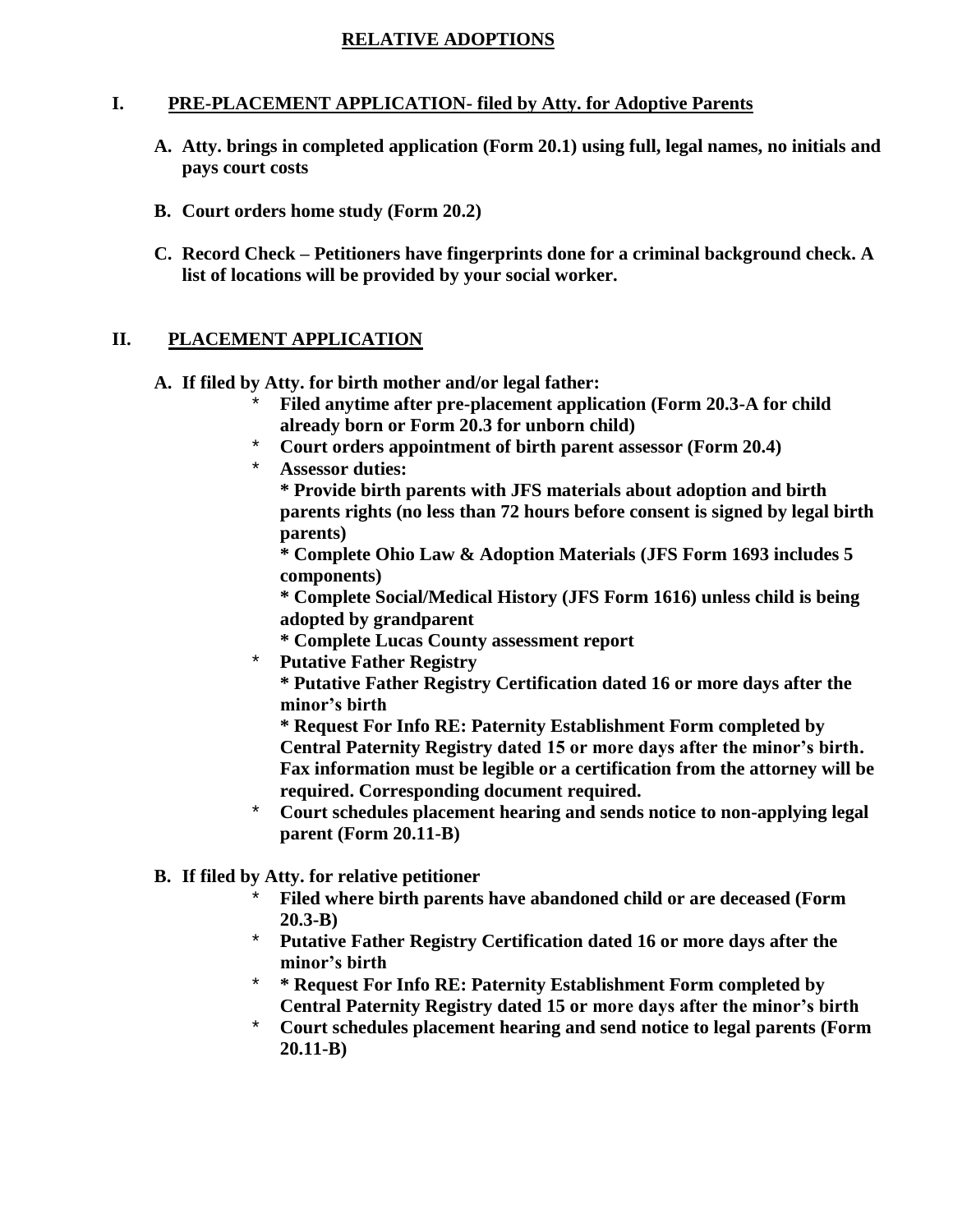## **III. PLACEMENT HEARING**

- **A. Home study must be completed and approved by Court, including criminal background check done within the last year.**
- **B. Assessors report is provided, (if applicable) having been completed at least 72 hours prior to the placement hearing.**
- **C. If application is made by legal birth parents, hearing includes:**
	- \* **Testimony regarding identity of birth father, if putative**
	- \* **Testimony regarding issue of abandonment of non-applying legal parent, if applicable**
	- **Court provides:** 
		- **\* Statement of Natural Parents (Form 20.5)**
		- **\*Consent to Adoption (Form 18.3)**
		- **\* Placement Order to Petitioners (Form 20.8) after receipt of Putative Father Registry Certification, if applicable**
- **D. If application made by relative petitioner, hearing includes:**
	- \* **Testimony regarding issue of abandonment of legal parents**
	- **Court provides:** 
		- **\* Placement Order to Petitioners (Form 20.8) after receipt of Putative Father Registry Certification, if applicable**

# **IV. PETITION FOR ADOPTION**

- **A. Attorney provides:**
	- \* **Petition for Adoption (Form 18.0) filed on date of Placement Order and no later than 90 days after placement, using full legal names, no initials**
	- \* **Preliminary Estimate Account (Form 18.9)**
	- **B. Court provides:**
		- \* **Order setting hearing on petition 33-45 days after placement (Form 20.11A)**
			- **\* If notice of hearing on petition is required by law on either parent, they must be served by personal service (Form 18.2 NOH)**
			- **\* Notice of hearing on petition to any non-consenting parent described above, must be completed at least 20 days prior to hearing**

## **V. INTERLOCUTORY HEARING**

- **A. Birth parent files objection**
	- \* **Interlocutory hearing is vacated and hearing on petition is continued (Form 20.12)**
	- If consent is found necessary, petition is dismissed
	- \* **If consent is found not required, (Form 18.4) a best interest hearing is scheduled by the court**